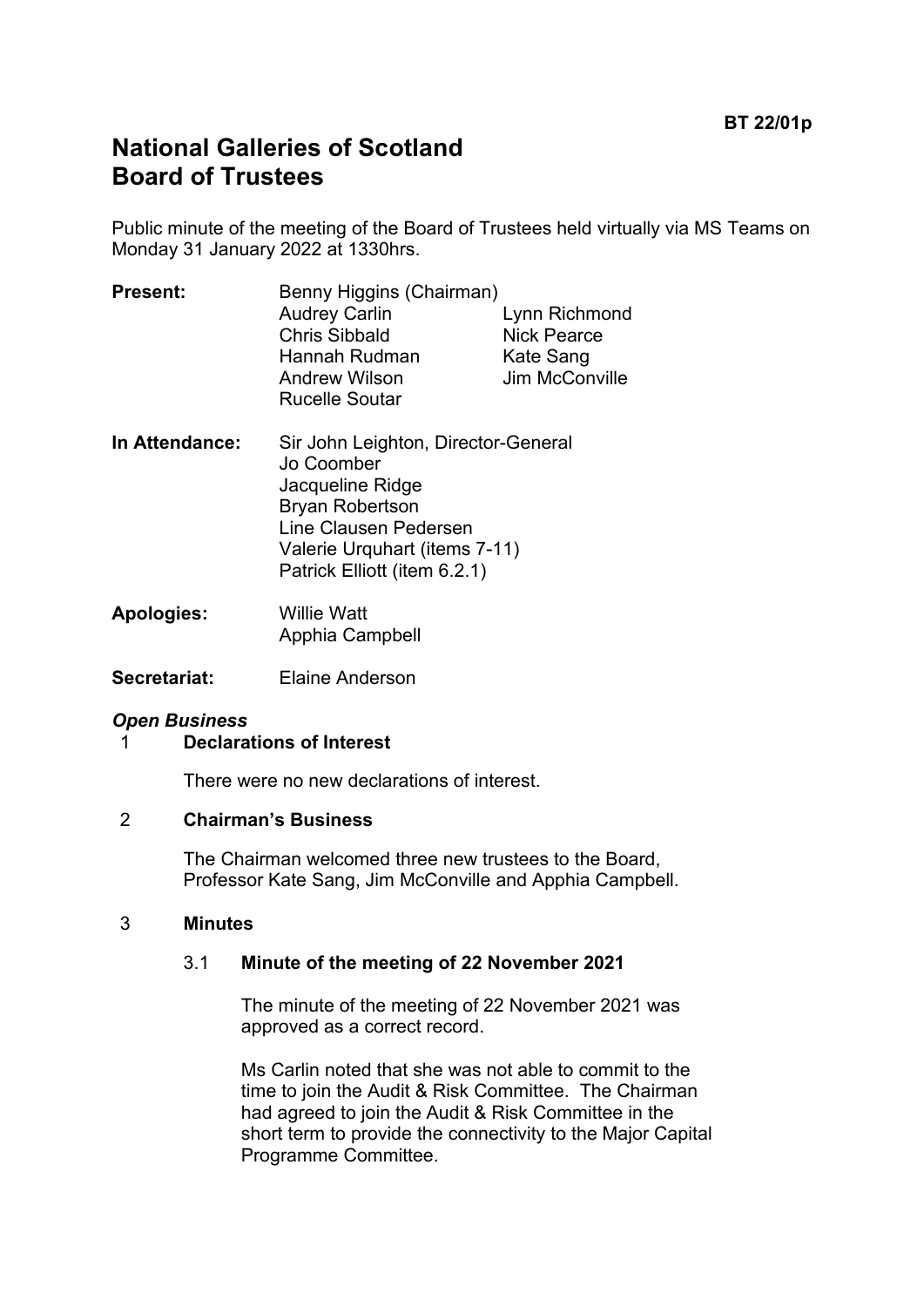# 4 **Matters Arising**

There were no matters arising which were not already covered on the agenda.

#### *Reserved Business*

#### 5 **Director-General's Report**

*Redacted.*

#### *Open Business*

#### 6 **Reports**

#### 6.1 **Collection & Research**

Ms Clausen Pedersen shared the highlights from the paper. 60 works had been accessioned in the previous two months.

Ms Clausen Pedersen asked Trustees to note the publication of *The Impressionist Era: The Story of Scotland's French Masterpieces* by Frances Fowle.

#### 6.2 **Public Programme 2021-23**

Ms Clausen Pedersen outlined the forthcoming public programme.

6.2.1 New Arrivals Exhibition *Presentation from Patrick Elliott, Chief Curator* Mr Elliott joined the meeting and presented some highlights from the New Arrivals show. Trustees noted the extent of the works purchased and the funding attracted from elsewhere which enabled the purchase of major works.

> Works included pieces by Leonora Carrington, Salvador Dali, Dorothea Tanning, Jenny Saville, Mark Chagall (Acceptance in Lieu), Peter Doig (gift), Damien Hirst (Cultural Gifts Scheme), Wangechi Mutu and Magritte (gift).

The holdings of female surrealist artists had increased significantly. The AIL scheme (Acceptance in Lieu) was a major source of acquisitions, including *The Horse Rider* by Mark Chagall. Other works had been gifted following exhibitions.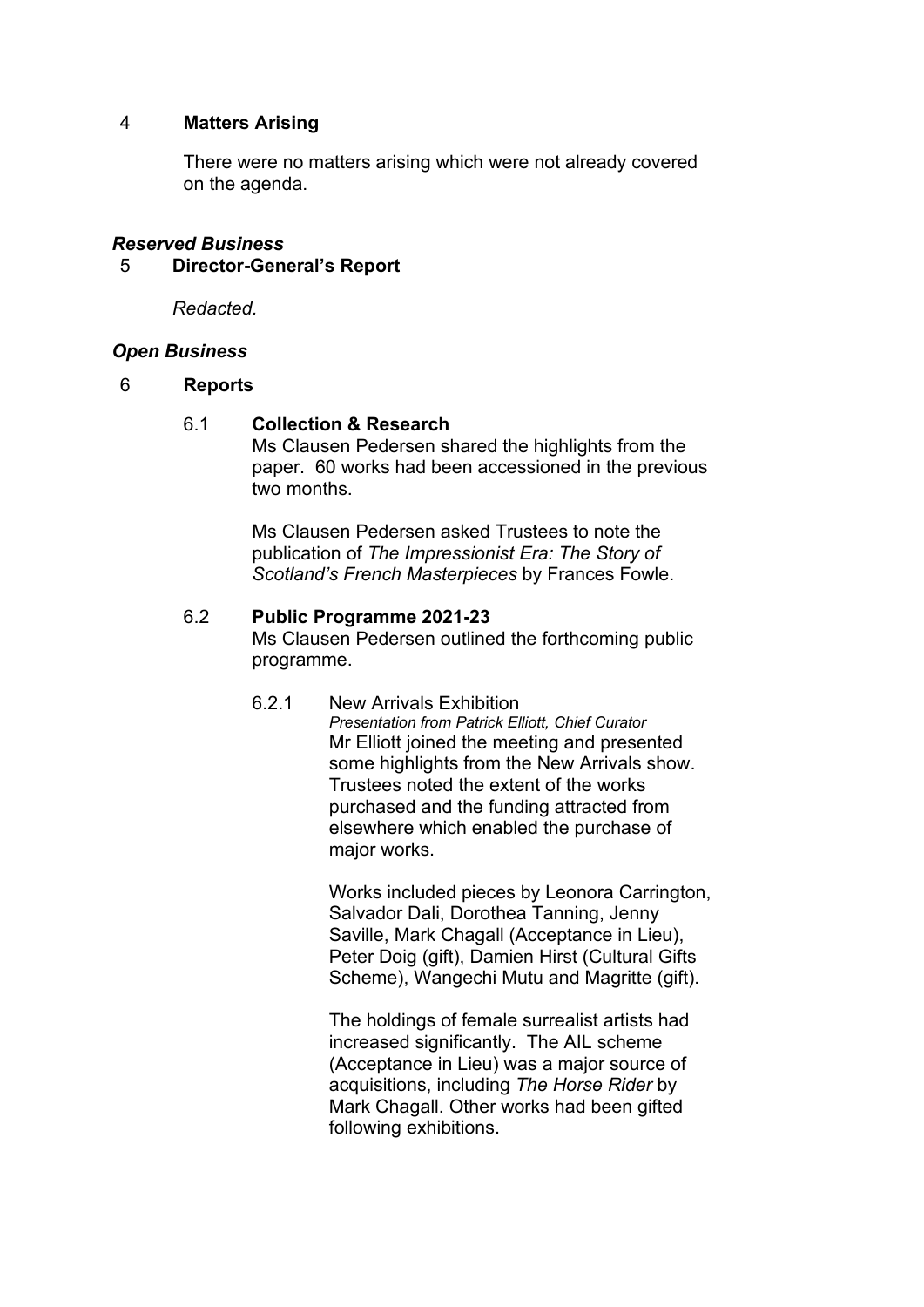Mr Elliott noted the work carried out by curators in nurturing relationships with collectors in order to secure future bequests and gifts.

#### 6.3 **Public Engagement Quarterly Report**

Ms Coomber updated colleagues on recent events within the Public Engagement team. Trustees were encouraged to view the video produced by the Learning & Engagement team which outlined some of the excellent community work being undertaken.

Ms Coomber noted the exceptional performance of the Trading Company in the last quarter.

Building on Learning & Engagement work, there were a number of activities planned in the near future to encourage visitors back on site.

The re-brand was in progress and plans for relaunch would be discussed at the Board in due course.

A major review of the Trading Company had been carried out, which would be shared and discussed in due course. There was a need to revisit the plans for Open Access, which had been approved by trustees 3 years ago.

Mr Sibbald noted the frustration of visitors over the Turner queues. Entry was often significantly delayed, despite timed slots. Ms Coomber noted that discussions were ongoing about ticketing in general and how this is being managed going forward.

Mr McConville queried what the top themes were from visitor feedback. Ms Coomber noted that this was dependent on a number of factors and offered an opportunity to discuss this outwith the Board meeting.

Ms Richmond queried the likely approach towards Open Access. Ms Coomber explained that the original intention, with the blessing of trustees, had been to allow free access for all to our collection images. Following discussion, it was concluded that the opportunity for licencing needed to be reviewed from a commercial perspective.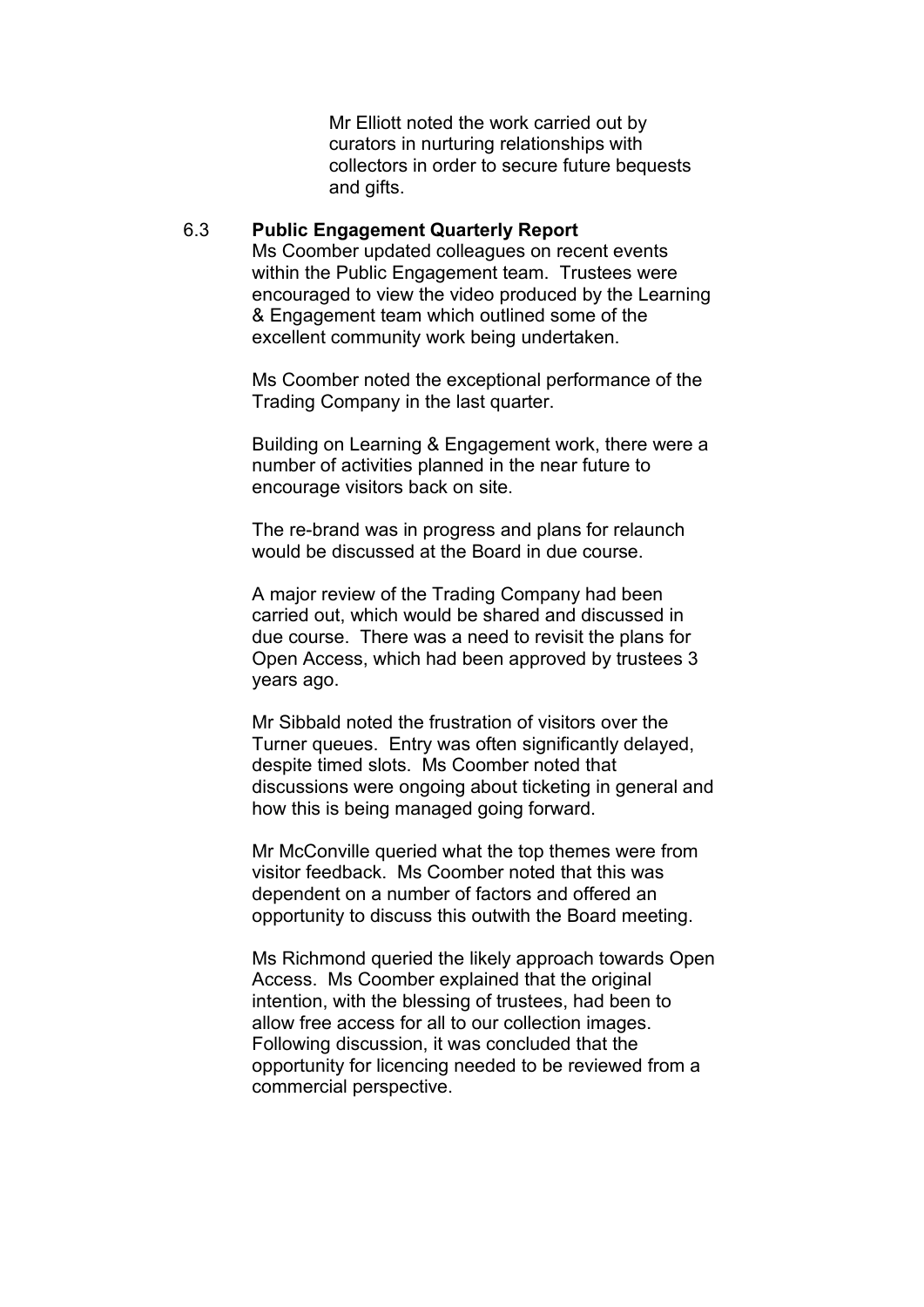Professor Pearce noted that academic institutions did expect free access to collection images and this was the norm.

#### 6.4 **Chief Operating Officer's Report**

Mr Robertson shared highlights from the Chief Operating Office report.

It was noted that although the application for Cyber Essentials accreditation had failed at the end of last year, work was underway to address the minor issues raised. It was planned to re-apply for accreditation in March. Trustees however were satisfied with the robust approach to cyber security, while noting that accreditation had yet to be achieved.

A plan was in place to allow the return of office staff to site in the coming months. A blended working model was being developed and the return would be staggered. The technology, meeting structures and working culture all needed taken into consideration before a blended working model could work effectively.

A staff survey had recently closed and the results would be shared with trustees in March. Initial findings were positive.

Mr Robertson shared the initial output from the recent Security and Visitor Services review, carried out by the new Director of Operations. Significant changes were planned, bringing greater flexibility and a stronger focus on the visitor experience.

# *Reserved Business*

- 7 **Financial Matters** *Valerie Urquhart in attendance Redacted.*
- 8 **Major Projects Progress Reports**

*Redacted.*

#### 9 **Compliance & Risk**

9.1 **Code of Conduct: Revised Version**